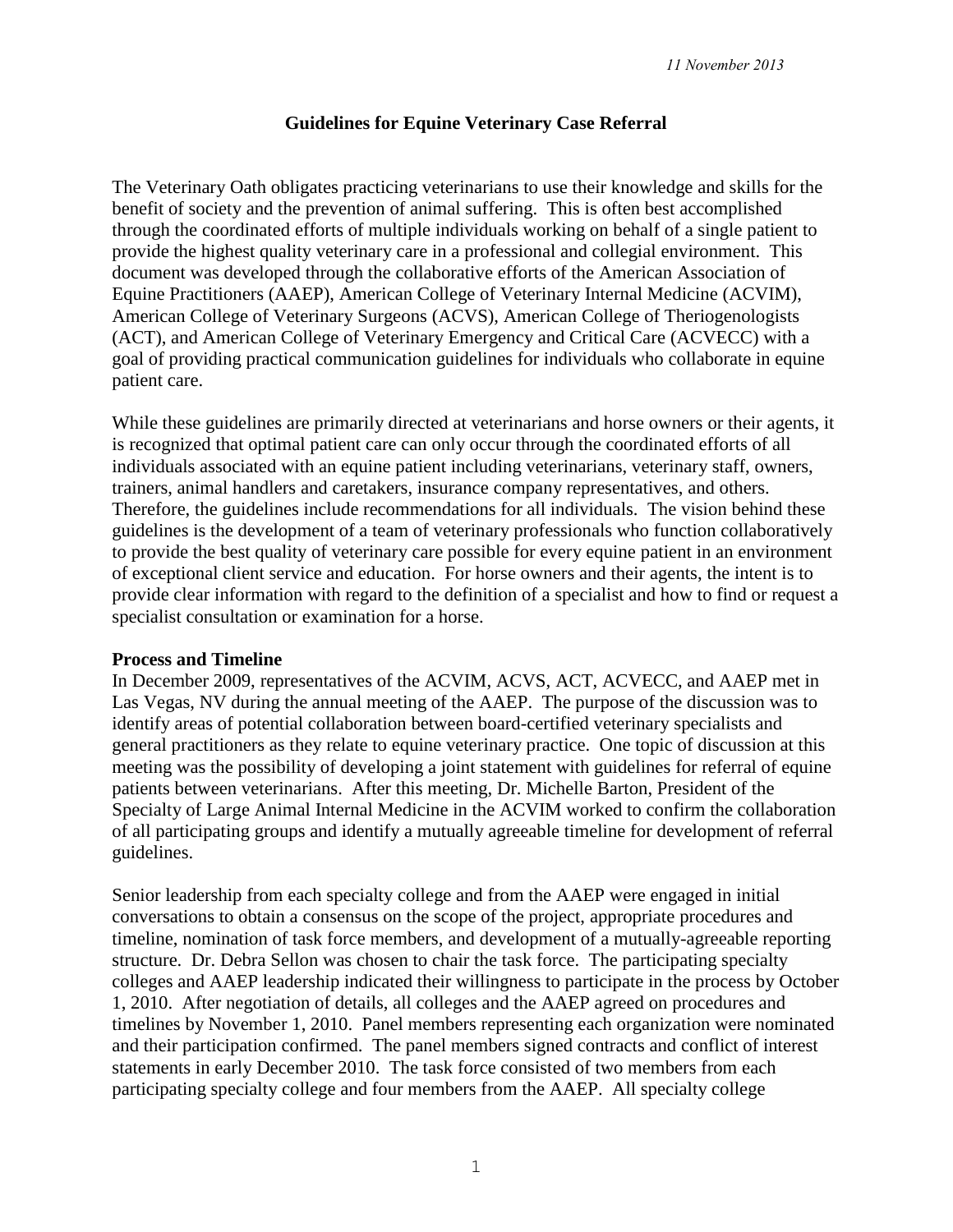representatives on the task force were concurrent members of the AAEP. Efforts were made to include representation from private referral hospitals, academic referral hospitals, specialists in ambulatory practice, and veterinarians working in a wide variety of non-specialty practices. This group of individuals and their professional affiliations is referred to as the Equine Referral Guidelines Task Force (Table 1). Each organization was encouraged to develop its own methods and procedures for obtaining additional member input into the drafting of the guidelines if so desired.

The Equine Referral Guidelines Task Force convened an initial meeting at the 2010 annual meeting of the AAEP in Baltimore, MD. The first draft statement of their work was submitted to the AAEP Board of Directors on May 15, 2011. The first public presentation of this draft occurred at the ACVIM Forum in Denver, Colorado in June 2011. The information was subsequently presented at the annual meetings of the ACT, ACVECC, ACVS, and AAEP between August and December 2011. At each public presentation comments were solicited to guide editing of the document. A second draft of the manuscript was submitted on February 6, 2012. This draft was made available to all members of the participating organizations for additional comment. A final written draft of the guidelines will be submitted to each organization by May 1, 2013. Approval of the final draft will be obtained from the participating organizations by June 1, 2013; the final statement will be submitted for website and journal publication on July 1, 2013.

### **Content and Format**

At the beginning of this project, the Equine Referral Guidelines Task Force reviewed referral ethics statements and guidelines from a variety of professional organizations including the American Veterinary Medical Association (AVMA)<sup>1</sup>, the American Animal Hospital Association  $(AAHA)^2$ , and the  $AAEP$ <sup>3</sup> Each of these organizations had information of relevance to the task force but none provided the breadth of guidelines desired. Because the AAHA Referral Guidelines are structured in a concise, readily accessible, and easily understood format the decision was made, with the consent of AAHA governance, to model the Equine Referral Guidelines after this document with appropriate modifications to reflect the unique considerations of equine practice. As a result, much of this document bears strong resemblance in structure and content to the AAHA Referral Guidelines. <sup>2</sup> After introductory comments and clarifying definitions, the guidelines are structured in time intervals related to referral (Prior to Referral, During Referral, After Referral) with guidelines for referring veterinarian, receiving veterinarian, owner, and other individuals at each time point. A section on special communication considerations is included. The document concludes with specific recommendations for the AAEP and specialty veterinary colleges to further promote optimal communication associated with referral of equine patients.

### **Definitions**

*Referring Veterinarian:* The veterinarian (or group of veterinarians) providing care at the time of the referral.

*Receiving Veterinarian:* The veterinarian (or group of veterinarians) to whom a patient is referred.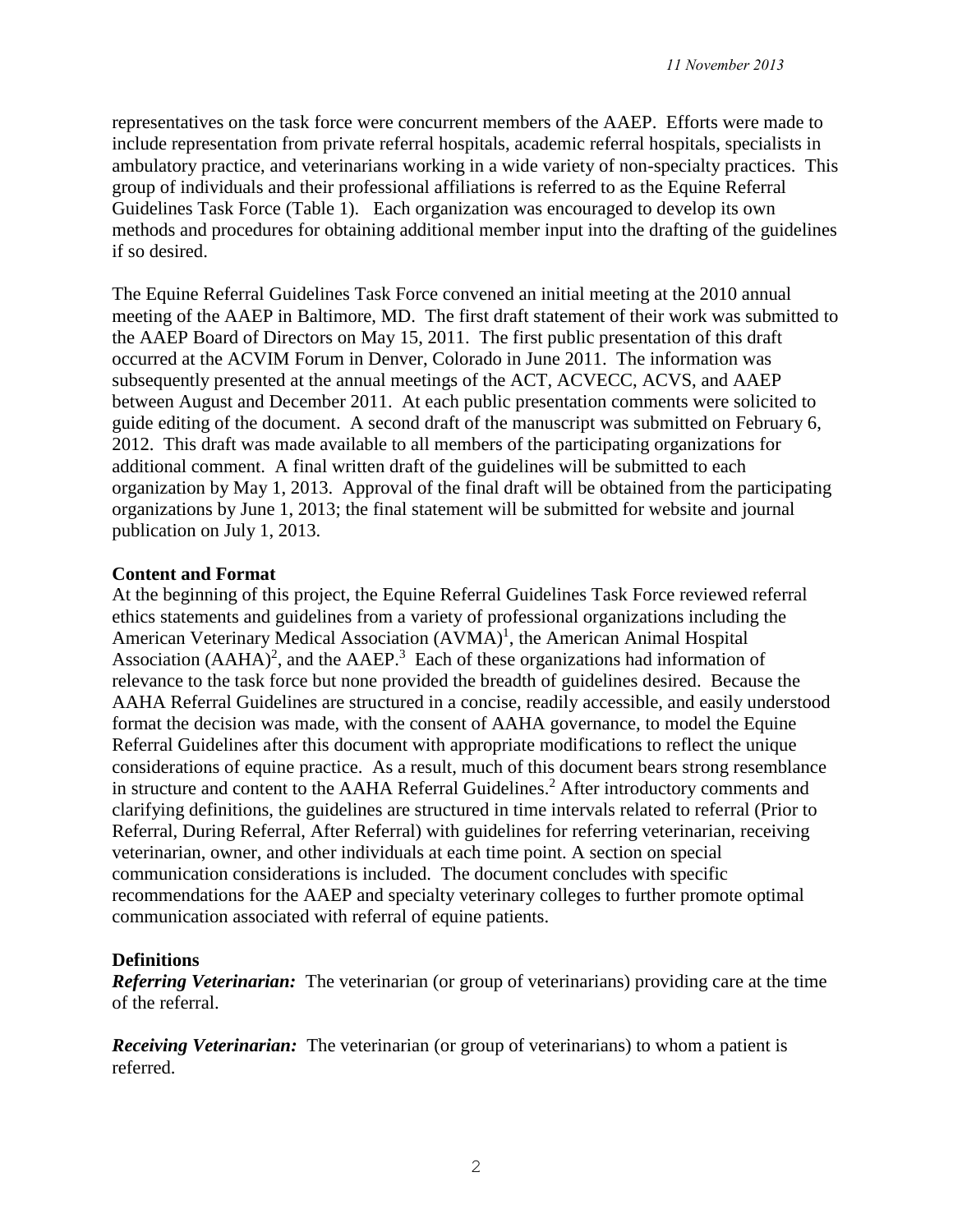*Consultation:* A communication between two or more veterinarians concerning the diagnosis and/or care of a patient.

*Referral:* The transfer of responsibility for diagnosis and/or care from a referring veterinarian to a receiving veterinarian.

*Recognized Veterinary Specialist:*A veterinarian who is certified by an AVMA-recognized veterinary specialty organization (Table 2). Currently there are 22 AVMA-recognized veterinary specialty organizations with 40 distinct specialties. The AVMA web site states that "more than 11,000 veterinarians have been awarded Diplomate status in one or more of the 22 recognized veterinary specialty organizations by completing rigorous postgraduate training, education, and examination requirements."<sup>4</sup> Only those individuals who have completed all aspects of the specific training and testing required by a recognized veterinary specialty organization can describe or advertise themselves as a veterinary specialist. These individuals are ethically bound to only advertise or claim expertise in their area of board certification. Veterinarians who have completed internships or residencies but have not fulfilled all of the requirements of a specialty discipline (e.g. credentials and testing), may not call themselves veterinary specialists and the terms "board eligible" or "board qualified" should not be used. The AVMA has stated that "only those veterinarians who have been certified by an AVMA-recognized specialty organization should refer to themselves as specialists."<sup>5</sup>

*Legal Owner/Client:* In this document, the term "owner" refers to the individual or syndicate of individuals with legal ownership of the equine patient. The term "client" refers to the agent with legal authority to make health care decisions for the horse at the time it is being examined and treated. This individual may be the legal owner, trainer, caretaker, or other proxy.

Consultation with veterinary specialists is increasingly common because of the increased access to immediate electronic communication by mobile veterinary clinicians. While this document is meant primarily to address situations in which direct transfer of patient care occurs between two or more veterinarians, some guidelines related to consultation without transfer of patient care responsibility are included. These recommendations are adapted in part from current AVMA recommendations in the *Principles of Veterinary Medical Ethics of the AVMA*. 1

- A consulting specialist veterinarian is a specialist veterinarian (or group of specialist veterinarians) who agrees to advise an attending veterinarian on the care and management of a patient. The Veterinarian Client Patient Relationship (VCPR) remains the responsibility of the attending veterinarian.
- Veterinarians requesting consultations with veterinary specialists should realize that consultations require the time and resources of the specialist veterinarian and that compensation may be appropriate. Specialist veterinarians should determine if compensation is appropriate on a caseby-case basis.
- When a consultation occurs, the attending veterinarian retains primary responsibility for the medical management of the patient.
- Consulting specialists should convey their findings directly to the veterinarian requesting the consultation.
- Consulting specialists should revisit patients and communicate with clients only in collaboration with the veterinarian requesting the initial consultation.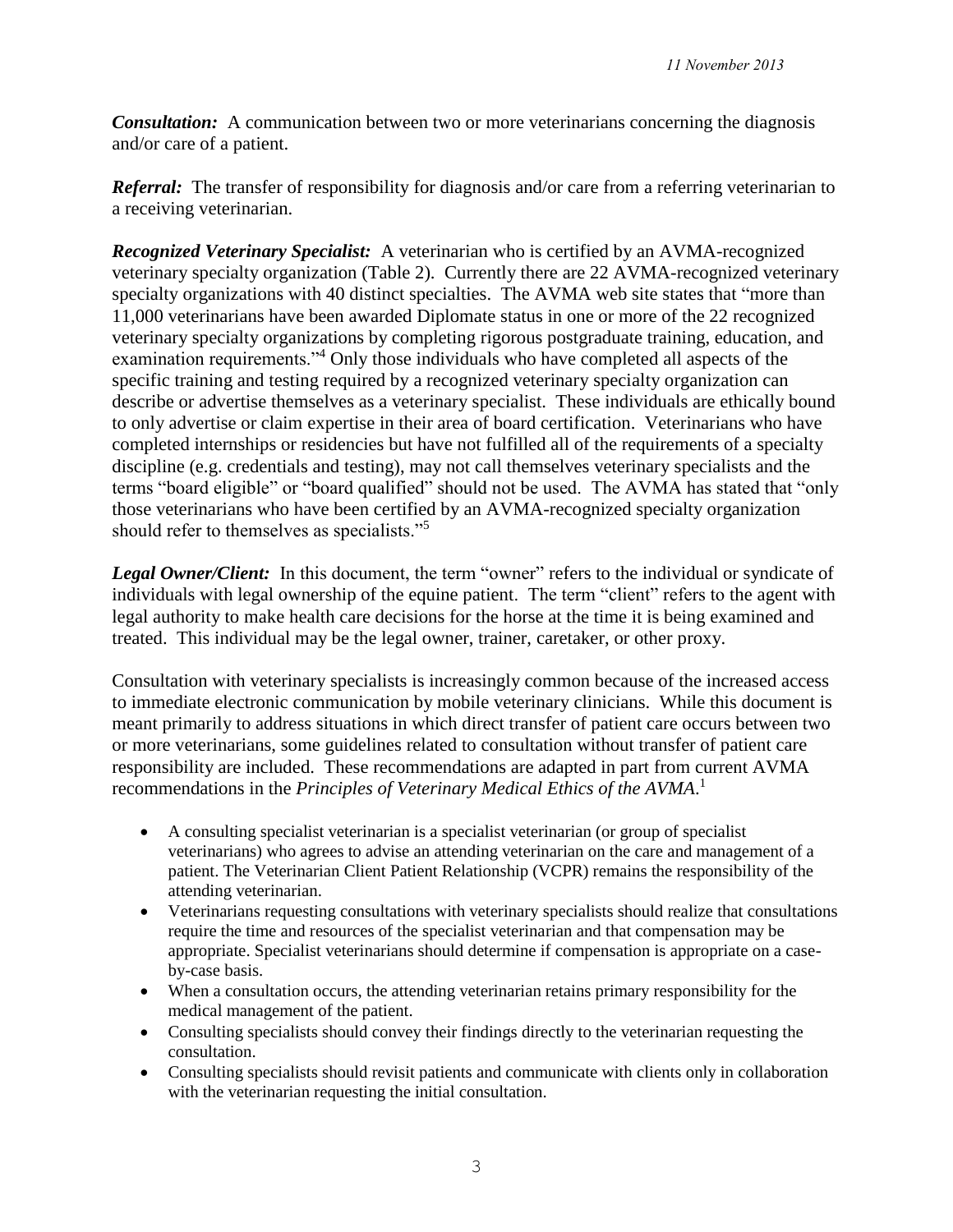# **Prior to Referral**

## *Responsibilities of the Referring Veterinarian*

The referring veterinarian should:

- In general, be prepared for the possibility of a patient consultation or referral by:
	- o Being aware of specialty services and veterinarians in the appropriate geographic area.
	- o Being aware of client preferences regarding referral facilities.
	- o Considering a referral when there are any of the following:
		- A need for additional expertise and/or advanced training
		- A need for additional equipment or services to provide further diagnostic testing or care
		- $\blacksquare$  An inconclusive diagnosis
		- An unresolved or worsening medical condition
		- A need for medical supervision (24 hours/7 days/week)
		- Client dissatisfaction with the progress of the case
	- o Acknowledging, respecting, and honoring a client's request for a second opinion in a timely manner.
- When a referral is indicated, to the best of his/her ability, communicate to the client:
	- o The purpose for the consultation or referral.
	- $\circ$  The name, advanced credentials, and qualifications of the attending clinician(s) that they will be seeing.
	- o A brief overview of the anticipated referral experience.
	- o An approximate estimate of initial or anticipated costs of referral, including credit and billing policies of the referral hospital.
	- o The insurance policy considerations, including likely payment and reimbursement policies. In many situations, this discussion will include encouraging owners to directly contact their insurance representative to confirm relevant policies. In all situations, owners should be prepared to pay the referral veterinarian/hospital directly for all services rendered.
	- o The policies of the receiving hospital, should the patient be hospitalized, regarding phone calls and hospital visits.
- Educate clients as to whether the referral facility is associated with a veterinary college/school in order to manage the client's expectations as to the number of individuals expected to attend the referral, the fact that veterinary students, interns and residents may be involved with their animal's care and that the duration of an appointment may be longer.
- Refrain from specifying to the client exactly which procedures will be undertaken *except* in cases when the referral is being made for a specific diagnostic procedure only as agreed upon by both the referring and receiving veterinarians.
- Contact the referral veterinarian or hospital to notify them of the intent to refer and provide client and patient information including:
	- o Signalment
	- o Owner contact information
	- o Insurance contact information if applicable
	- o Relevant medical history and presenting clinical signs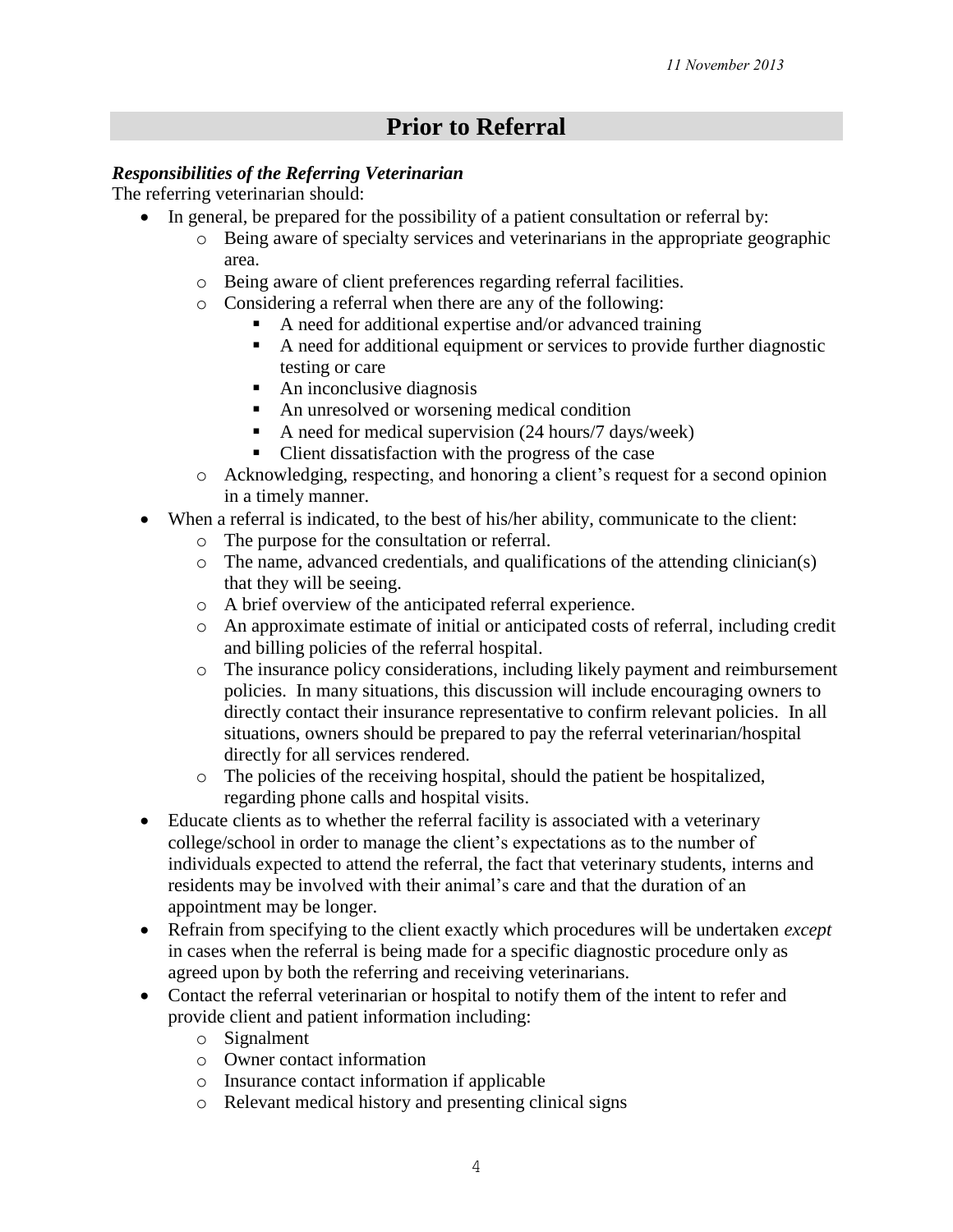- o Diagnostic tests performed with results or anticipated timeline for results
- o Outline of medical treatment to date with times and dosages of most recent drug administrations
- o Summary of relevant discussions with horse owners or care-givers
- o Assessment of medical condition at time of referral or last examination
- o Personal contact information with clear expectations for follow-up communications.
- Transfer the responsibility for the case once the referral has taken place. At that point, the healthcare decision process becomes the responsibility of the receiving veterinarian.
- Avoid performing diagnostic tests for which the results are not likely to be available at the time of the referral in order avoid duplication of diagnostic test and additional client expense.
- Avoid dispensing medications to the client for them to take to the referral center, with the exception of dietary supplements or medications that the horse is currently receiving. Any other medications sent with the client should be clearly communicated to the receiving veterinarian.

### *Responsibilities of the Receiving Veterinarian*

The receiving veterinarian should:

- In general, be prepared for the possibility of receiving referral patients by:
	- o Providing a description of professional credentials to the community of referring veterinarians.
	- o Communicating the services they provide to the veterinary community.
	- o Informing the veterinary community of their willingness to provide limited function referral services such as specific diagnostic procedures, therapies, or surgeries.
	- o Providing guidance to referring veterinarians as to how their fees should be discussed with clients prior to referral, for example as an estimate range or as a specific quote for certain procedures.
	- o Informing referring veterinarians of the nature and format preferred for transfer of medical record information.
	- o Providing referring veterinarians with an expected framework for case communication during referrals.
- Clearly communicate to the referring veterinarian any specific diagnostic or treatment recommendations that should or should not occur prior to transport of horse to the referral appointment.
- Clearly communicate to the client, when patients are examined without referral, the need to include the usual attending veterinarian in any communications in order to provide optimal care for the patient throughout the course of treatment and the convalescent period.

### *Responsibilities of Both the Referring and Receiving Veterinarians*

Both the referring and receiving veterinarian should:

 Ensure that their primary focus, when considering a referral, is the best interest of the patient.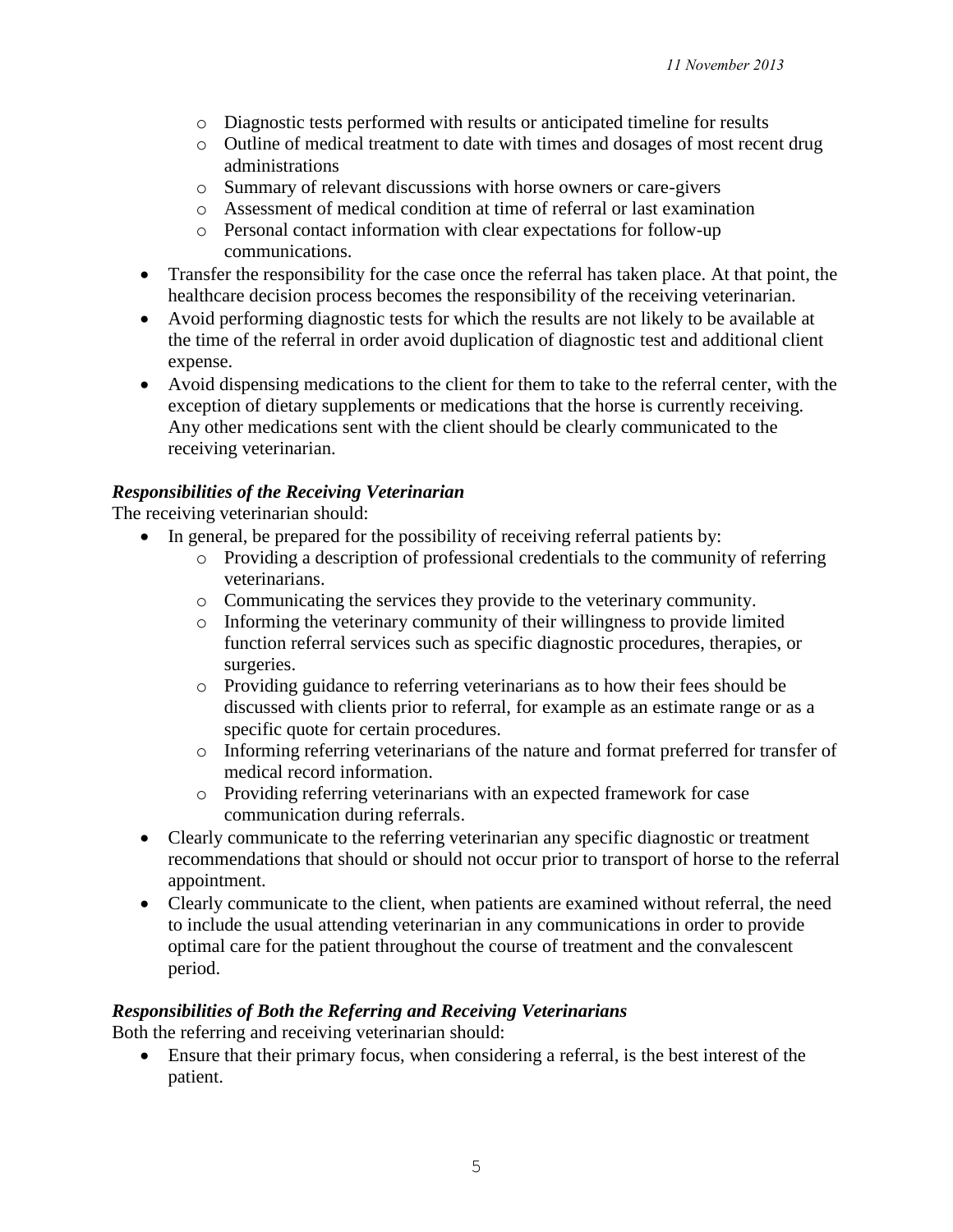- Work together to create a relationship built on mutual trust and respect in all matters of communication between themselves and the client.
- Acknowledge that patient care may be best served through the referral process rather than client self-referral.
- Make every effort to maintain and enhance the relationship the client has with both veterinarians.
- Enhance the relationship and communication between the referring veterinarian and the receiving veterinarian in his/her marketing materials by:
	- o Emphasizing a team approach to patient care
	- o Focusing on education and improving awareness of services provided by boardcertified specialists
	- o Emphasizing the importance of the role of primary care veterinarians
- Recognize that telephone and electronic consultations require the time and resources of both the receiving veterinarian and the veterinarian requesting consultation, and that compensation may be appropriate. Receiving veterinarians should determine whether compensation is appropriate in a given case, and should clearly communicate this to the veterinarian requesting the consultation.

## *Responsibilities of Owners*

The owner or his/her agent should:

- Communicate freely with the referring veterinarian as to the expectations for an animal and the limits of costs that may be incurred.
- Provide a complete medical history to all relevant parties.
- Discuss in advance the expected cost for evaluation and treatment at the referral facility.
- Understand their obligation to meet financial commitments in a manner consistent with the mutually-understood policies of the referring and receiving veterinarian.
- Provide information regarding active insurance policies to all veterinarians.
- Inform any insurance agencies providing coverage that an animal is receiving veterinary care (in accordance with the insurance policy guidelines and stipulations).
- Make all necessary arrangements to ensure timely arrival at the designated time, day, and location of the referral appointment.
- Provide clear authorization, preferably in writing and at the time of the referral, if any non-owner individuals (e.g. a trainer or agent) are to be involved in medical or financial decision-making regarding a specific patient, and communicate that authorization clearly to all parties involved at the time of the referral.

## *Responsibilities of Insurance Agencies*

The insurance agency and its representatives should:

- Provide to the owner an agent's name and contact information to facilitate communication with veterinarians and owners.
- Have a representative available to discuss questions related to the policy that may arise at any point in the care of that patient.

## *Responsibilities of Other Individuals*

Trainers, agents and other individuals associated with an equine patient should: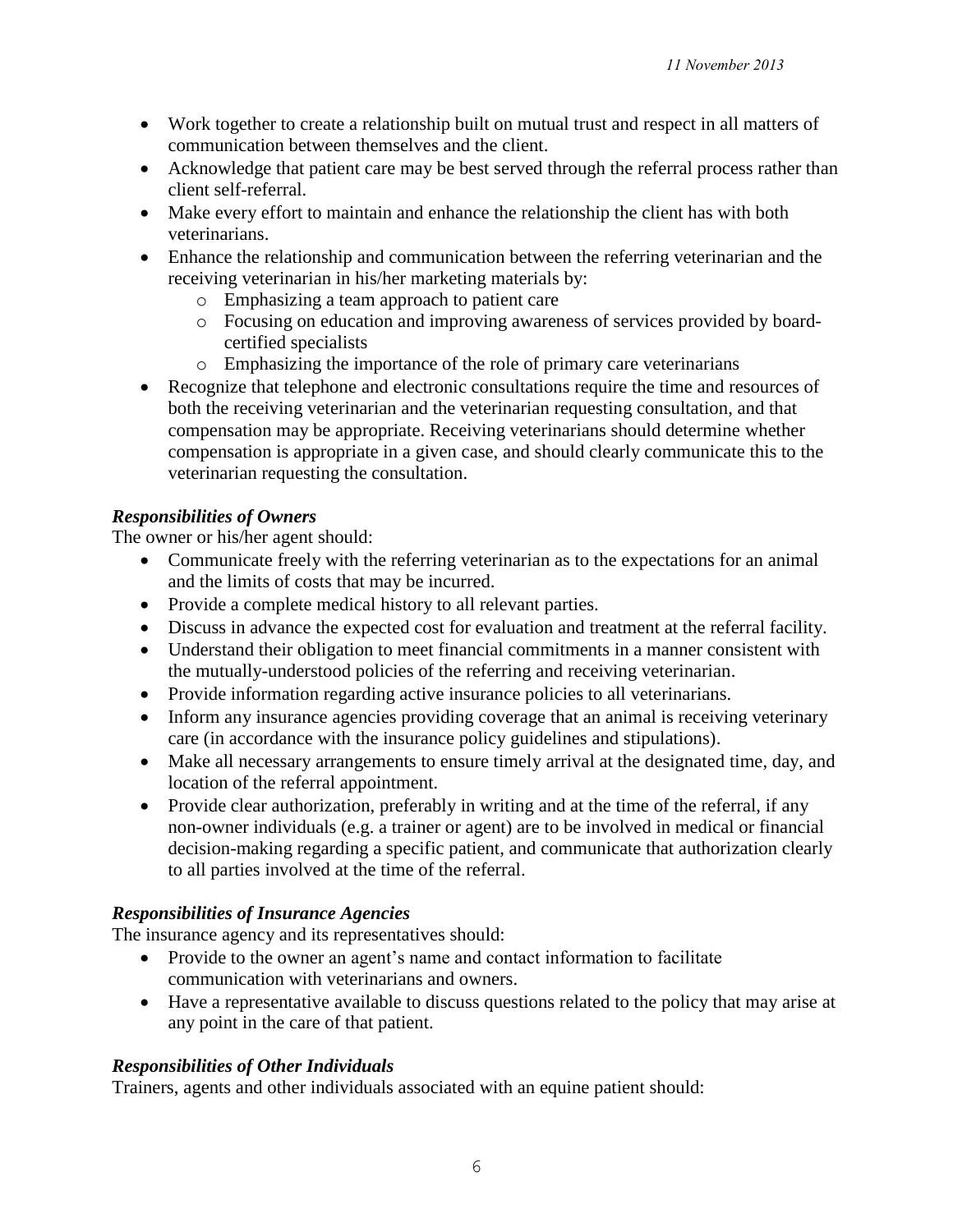- Inform owners accurately and in a timely fashion regarding the nature and extent of any required veterinary care.
- Communicate to the owner that the owner may at any time request to speak to the referring or receiving veterinarian.
- Inform veterinarians of name and contact information of all legal owners and facilitate direct communication with owners for the decision making process and financial arrangements (unless specific written authorization specifies otherwise).
- Have explicit written authorization, if possible, from owners if other individuals are to be accorded medical or financial decision-making authority for a patient.

# **During the Referral Visit**

### *Responsibilities of the Referring Veterinarian*

The referring veterinarian should:

 Transfer the responsibility for the case so that the health-care decision process becomes the responsibility of the receiving veterinarian.

### *Responsibilities of the Receiving Veterinarian*

The receiving veterinarian should:

- Introduce themselves to the client and acknowledge communication with the referring veterinarian prior to patient admission. When multiple specialists become involved with a case, the names of all specialists should be clearly specified to the owner and referring veterinarian in a timely manner.
- Confirm that the referring veterinarian is the regular attending clinician; if not, obtain contact information for other veterinarians who may be involved with patient care and include all veterinarians in patient communication strategies.
- Emphasize to all parties the importance of the role of the primary care veterinarian, the receiving veterinarian, and the owner in the overall care and well-being of the patient, as well as the importance of accurate, concise, and open communication between all parties.
- Give the client a brief overview of the admission, examination, financial, and communication policies of the receiving veterinarian, practice, hospital, or institution.
- Discuss the history and medical treatment of the patient prior to referral, if possible. In emergency referral situations, obtain this information as soon as is practical.
- Assess the owner's understanding of the medical condition, anticipated therapy, and possible outcomes.
- Perform a clinical examination.
- Discuss findings, recommended diagnostic plans, and estimated costs with the owner before completing these diagnostic tests and procedures.
- Perform the agreed-upon diagnostic tests and procedures. Clearly explain to the owner any need for repeated diagnostic testing.
- To the extent possible, describe and explain all diagnostic findings with their implications for treatment and prognosis.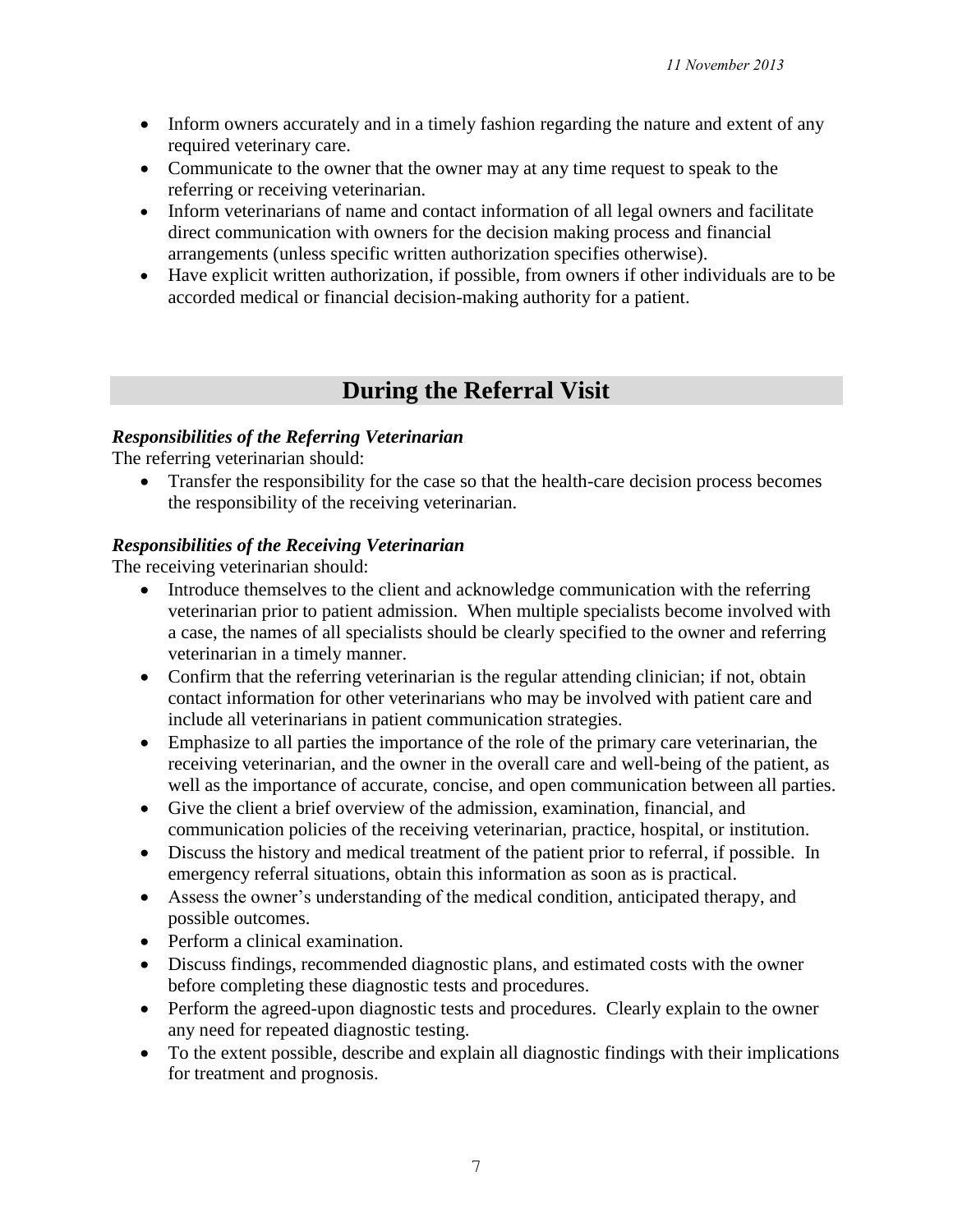- Describe initial recommended medical or surgical treatment and monitoring plans, including estimated costs.
- Regularly inform client of the current invoice including potential charges that may not yet have appeared on the invoice.
- Set up a communication schedule with the owner and any other clearly identified appropriate parties (e.g, the trainer, agent, or insurance agent).
- Limit services to the problem for which the animal was referred. Additional services should be provided only when they are in the best interest of the patient and after consultation with the referring veterinarian.
- Support the referring veterinarian to the fullest extent possible without a compromise of integrity. Always communicate and educate in a constructive and positive manner.
- At the earliest opportunity or at agreed upon intervals, inform the referring veterinarian of the tentative diagnoses, diagnostic and therapeutic plans, and all subsequent revisions. If possible, provide the referring veterinarian with daily updates, or as frequently as mutually agreed upon, on the status of hospitalized patients.
- Update the referring veterinarian and client (either through written or verbal communication) at similar times during the referral visit so that consistent and accurate updates are similarly understood by all parties.
- If another professional opinion is requested by the owner, discuss with the original referring veterinarian their desire to refer the patient. If possible, this should take place prior to transfer of patient care.
- Initiate communication with the referring veterinarian regarding when or if the referring veterinarian should resume care of the patient for the problem for which the patient was referred.

### *Responsibilities of Both the Referring and Receiving Veterinarians*

Both the referring and receiving veterinarian should:

- Strive to enhance communication between all parties throughout the referral process.
- Ensure that the receiving veterinarian receives and is familiar with all pertinent information regarding the patient's medical history and any non-medical issues that should be considered for optimal case management.
- Ensure all contact information is up-to-date in the medical record system at the time of referral.
- Determine the frequency of communication between the referring veterinarian and the receiving veterinarian at the time of referral, based on previous interactions, or by mutual understanding.
- Determine the preferred method of communication (telephone, including home or cell, email, fax, or other) and when it is acceptable to contact each other outside of normal business hours.
- Communicate regularly and effectively through this agreed-upon schedule and format to:
	- o Determine who will set up suggested treatment and monitoring, communications
	- o Communicate openly with each other regarding all opportunities to improve the quality of care or service provided by either.
	- o Address difficult situations early and directly, before serious communication problems develop.
	- o Agree upon determinants of clinical response.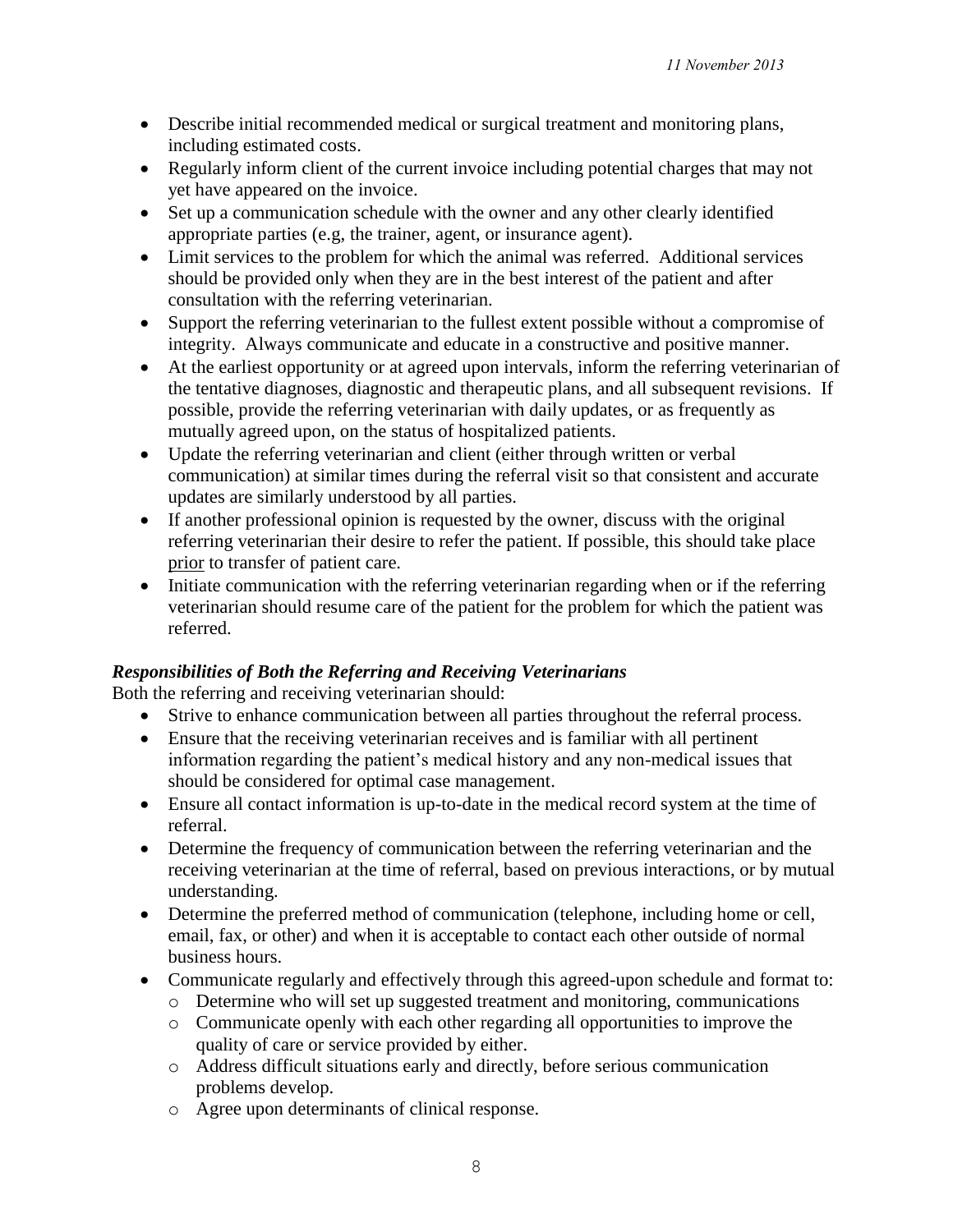- o Consider communication schedule for pending diagnostic test results.
- o Create a discharge plan with appropriate consideration of capabilities of the client or home facility to carry out the proposed plan.
- o Determine who will be responsible for providing proposed medications.
- o Develop a plan for post-discharge communications including:
	- Notification of discharge from hospital.
	- Follow-up communication protocol with owner.
- Inform clients of the pertinent services available and the extent of after-hour staffing. If available and deemed appropriate for the patient, the practice not offering 24-hour care should give clients the option of transferring patients to a facility that can provide that service.
- Share the concern of the client with the other veterinarian as soon as possible, when a client expresses a concern regarding one of the veterinarians involved in the referral process and work to allay the concern.
- Inform the other veterinarian when a patient is euthanized or the patient dies during the convalescent period. This should be done as soon as possible (within 24 hours).
- Provide follow up information to involved veterinarians and the client in a timely manner. This should include information related to pending ancillary diagnostic test results and necropsy reports. Communicate with each other when they believe there is an opportunity to improve the quality of care or service provided by either.

## *Responsibilities of Owners*

The owner or his/her agent should:

- Inform relevant insurance agencies of the horse's medical condition and the need for referral veterinary assessment and care. Give the insurance agency the names of all veterinarians caring for the horse and the appropriate contact information for those veterinarians.
- Understand the basic requirements of any applicable insurance policies related to the patient.
- Bring all medical records for the horse, including current negative Coggins test report, vaccination history, health certificates, pertinent clinical history, and documentation of insurance if applicable to the initial referral appointment.
- Arrive at the referral appointment prepared to pay for all agreed-upon veterinary care in a way that conforms to the predetermined financial policies of the receiving veterinarian.
- Be realistic in assessing your individual financial situation and ability to pursue treatment based on estimates given by the referring and receiving veterinarians.
- Provide all contact information and be available as agreed upon to make necessary decisions as patient management progresses.
- Clearly determine and communicate who is legally and financially responsible for the horse and assure that this individual or their legal proxy is available for decision-making during time of referral.
- Ask questions of the referring and receiving veterinarians if any of the policies, procedures, or logistics concerning the referral process are not completely understood.
- Ensure that information they relay between the referring veterinarian and the receiving veterinarian is accurate and correct in order to minimize misunderstandings or factual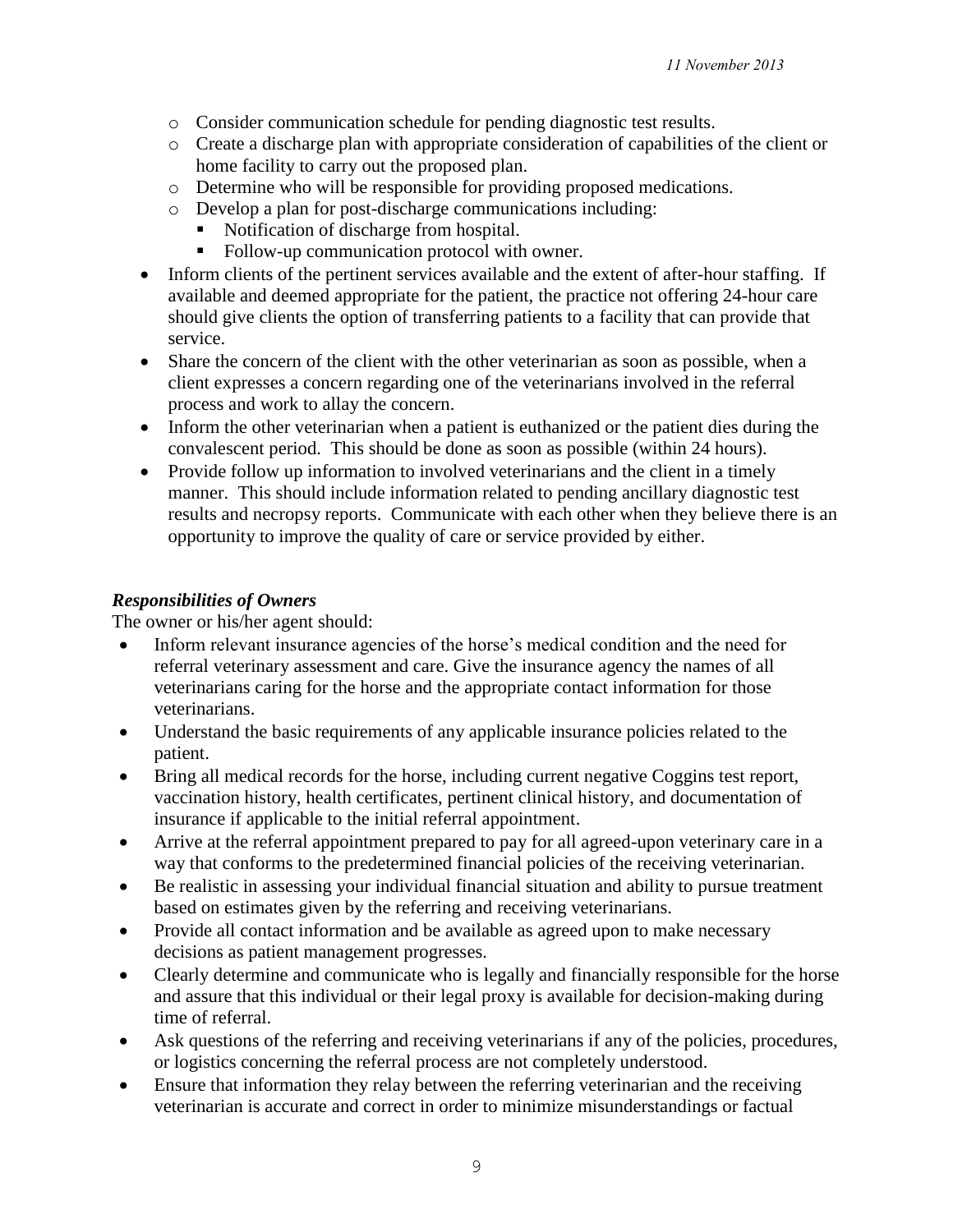errors in communication between parties.

## *Responsibilities of Insurance Agencies*

The insurance agency and its representatives should:

- Directly notify both the referring and receiving veterinarian if an additional professional opinion for a patient under their care is desired and provide information necessary to facilitate this request.
- Provide instructions and resources to aid in acceptable documentation of the patient's medical condition for official insurance records (i.e., insurance report form).
- Communicate clearly with the owner regarding the limits of policy coverage for the proposed diagnostic and therapeutic procedures.
- Communicate clearly with the owner and all veterinarians regarding payment and/or financial reimbursement policies.

When an insurance company requests an additional professional opinion for a patient, decisions regarding the disposition of the information that the consultant provides to the insurance company will be influenced by legal, ethical, and professional considerations but the primary consideration underlying such decisions should be the health and welfare of the patient.

## *Responsibilities of Other Individuals*

- All individuals affiliated with veterinary practices, including veterinarians, veterinary technicians, and support staff, should maintain strict confidentiality of all information related to all patients including but not restricted to, confidentiality of patient identity, owner/agent identity, financial information, and medical record information.
- If an individual who is not the owner of the horse being examined is accorded financial or medical decision-making authority, that individual has the responsibility to provide appropriate contact information to all treating veterinarians and be accessible for discussions of patient condition.

# **After Referral**

## *Responsibilities of the Referring Veterinarian*

The referring veterinarian should:

- To the extent possible, be responsible for agreed-upon follow-up care as described in discharge instructions from the receiving veterinarian.
- Inform the receiving veterinarian any time the patient is re-evaluated or re-examined for the problem(s) that lead to the initial referral, whether or not the problem was anticipated or the examination was scheduled or specified within the discharge instructions.
- Honor any requests for follow-up information on the patient from the receiving veterinarian.

### *Responsibilities of the Receiving Veterinarian*

The receiving veterinarian should: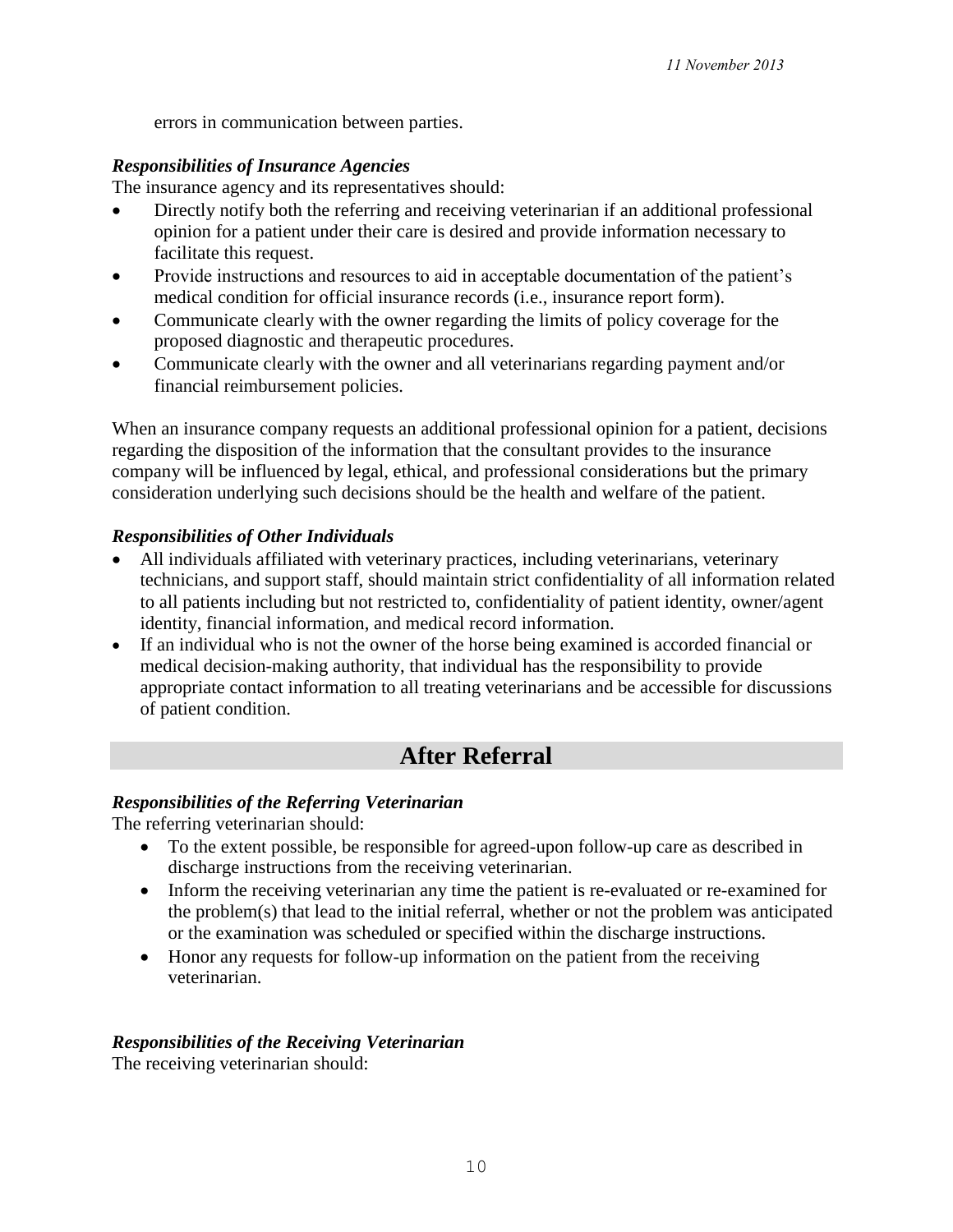- Ensure that effective communication has occurred with the referring veterinarian prior to transferring care back to the referring veterinarian for ongoing medical care in both a written (preferable) and oral format. This includes but is not limited to:
	- o Diagnostic findings and interpretations
	- o Current status and prognosis
	- o Treatment plans and recommendations for ongoing care
	- o Level of follow-up care including timelines
	- o The responsibilities of each veterinarian and how this information is to be communicated
	- $\circ$  A copy of the discharge instructions given to the client and other communications deemed appropriate by the receiving veterinarian
	- o Any pending tests that are then to be forwarded at the time the results become available
- After consultation with the referring veterinarian, establish a clear timeline and chain of responsibility for further follow-up examinations and recommendations.
- Provide to the referring veterinarian a summary of the information that was provided to the client, including a copy of the discharge notes for the patient. The discharge notes for the patient should include the chief complaint, the diagnosis, a summary of the procedures, recommendation(s) for therapy, and the prognosis.
- Provide a list of pending diagnostic test results at the time of discharge and communicate those results and their interpretation to the referring veterinarian in a timely manner.
- Provide a supplemental letter and/or other medical information to the referring veterinarian upon request. This may also include images and video clips captured during examinations and stored in electronic format on CD, DVD, or flash drive storage devices. Provision of this medical record information may require written consent from the owner and/or an appropriate fee as determined by the policy of the referral veterinarian, clinic, hospital, or institution and in compliance with appropriate laws.
- With the consent of the owner, provide all relevant medical records information to designated insurance agency representatives.
- Upon request, provide treatment/observation sheets to accompany the patient when the patient is returning to the referring veterinarian for immediate on-going care or is referred to another receiving veterinarian for postoperative care.
- With the consent of the owner, provide a summary or the complete medical record to designated individuals (e.g, the trainer, agent, or farm manager). In many cases, transfer of this information to multiple parties will require written owner consent and a fee that will be charged to the owner.
- Provide medication and any special dietary needs sufficient for the animal's travel and intervening time before a follow-up appointment with the referring veterinarian; subsequent medication should be supplied by the referring veterinarian unless all parties agree to an alternative arrangement. Recommendations for sources of long-term medication or special diets should be made by the referring veterinarian if indicated.
- Inform the referring veterinarian when the patient returns for evaluation of the problem that lead to referral and significant changes in medical condition are identified, whether or not the problem was anticipated or the examination was scheduled or specified within the discharge instructions.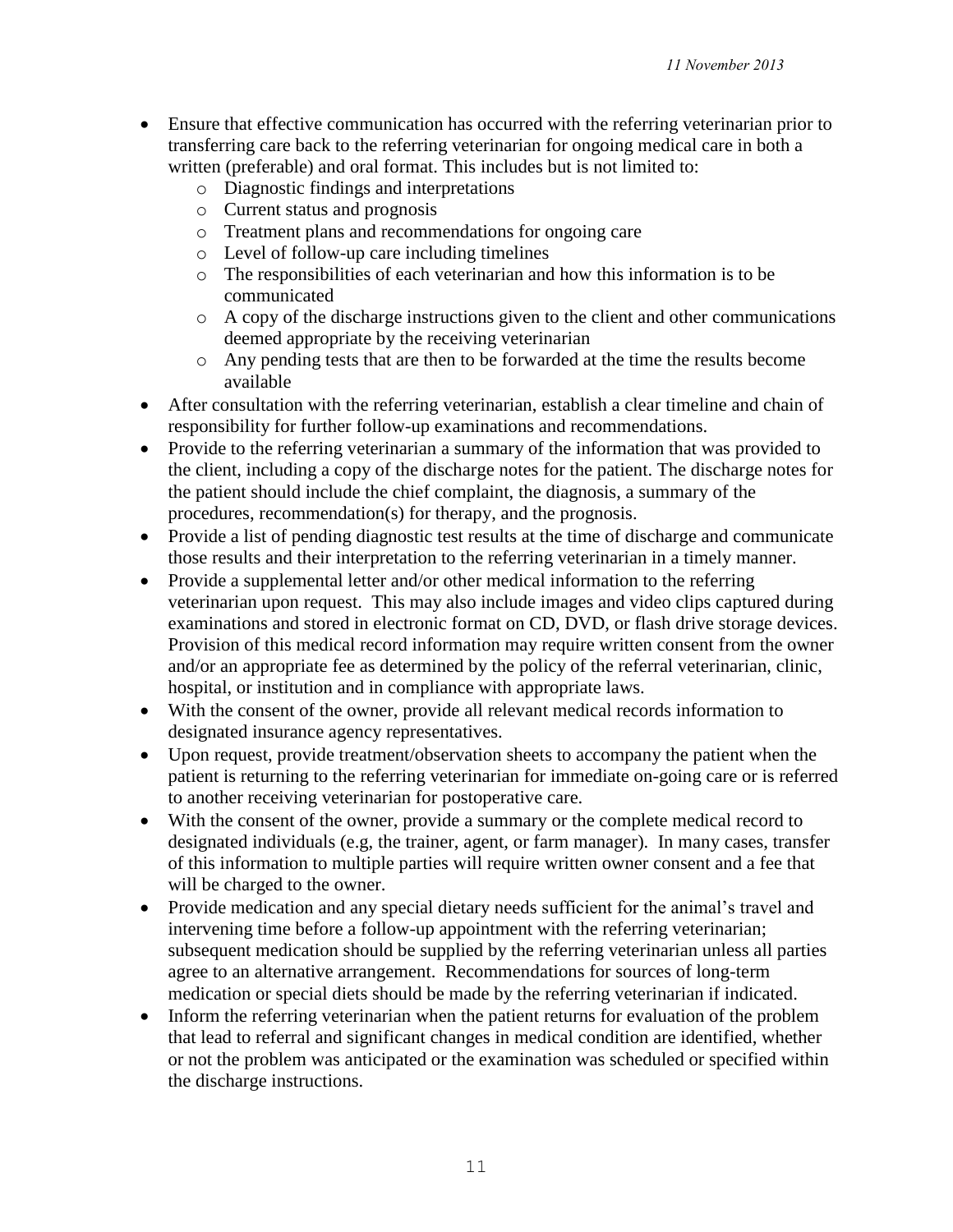Provide appropriate tactful, constructive, and positive education of the client and referring veterinarians.

## *Responsibilities of Both the Referring and Receiving Veterinarians*

Both the referring and receiving veterinarians should:

 Ensure that the referring veterinarian does not receive any financial fee, reward, or other service from the receiving veterinarian that is in any way connected with the referral of the case.

### *Responsibilities of Owners*

The owner or his/her agent should:

- To the best of their ability, comply with all discharge instructions and communicate in a timely way with referring and referral veterinarians in the case of an inability to comply with these instructions.
- Meet all financial obligations incurred with all involved parties including the referring veterinarian, the referral veterinarian, and any associated parties (e.g. transportation fees, external laboratory charges, external consultants, etc.)
- Communicate all relevant information with the referring veterinarian, the receiving veterinarian, agents, handlers, and trainers in a timely manner.
- Communicate changes in the patient's status pertinent to the referral to both the referring and receiving veterinarian.
- Communicate with and comply with requests of insurance agencies in order to maintain the requirements of applicable policies and not impair the protection afforded by these policies.

### *Responsibilities of Insurance Agencies*

The insurance agency and its representatives should:

• Provide required forms to referring and receiving veterinarians in a timely fashion.

### *Responsibilities of Other Individuals*

- If an individual other than the owner is the primary responsible party for the patient, that individual has the responsibility to maintain clear communication with the true owner of the patient throughout the referral process.
- Any individual responsible for follow-up care of the horse must maintain communication with the treating veterinarians in order to be aware of the timing of discharge and the requirements for follow-up care. Such an individual must clearly communicate to the referring and receiving veterinarians their ability to comply with all discharge instructions for further care of the horse.

# **Special Communication Considerations**

**Legal and Ethical Considerations in the Sharing of Medical Records (from the AVMA and AAEP )**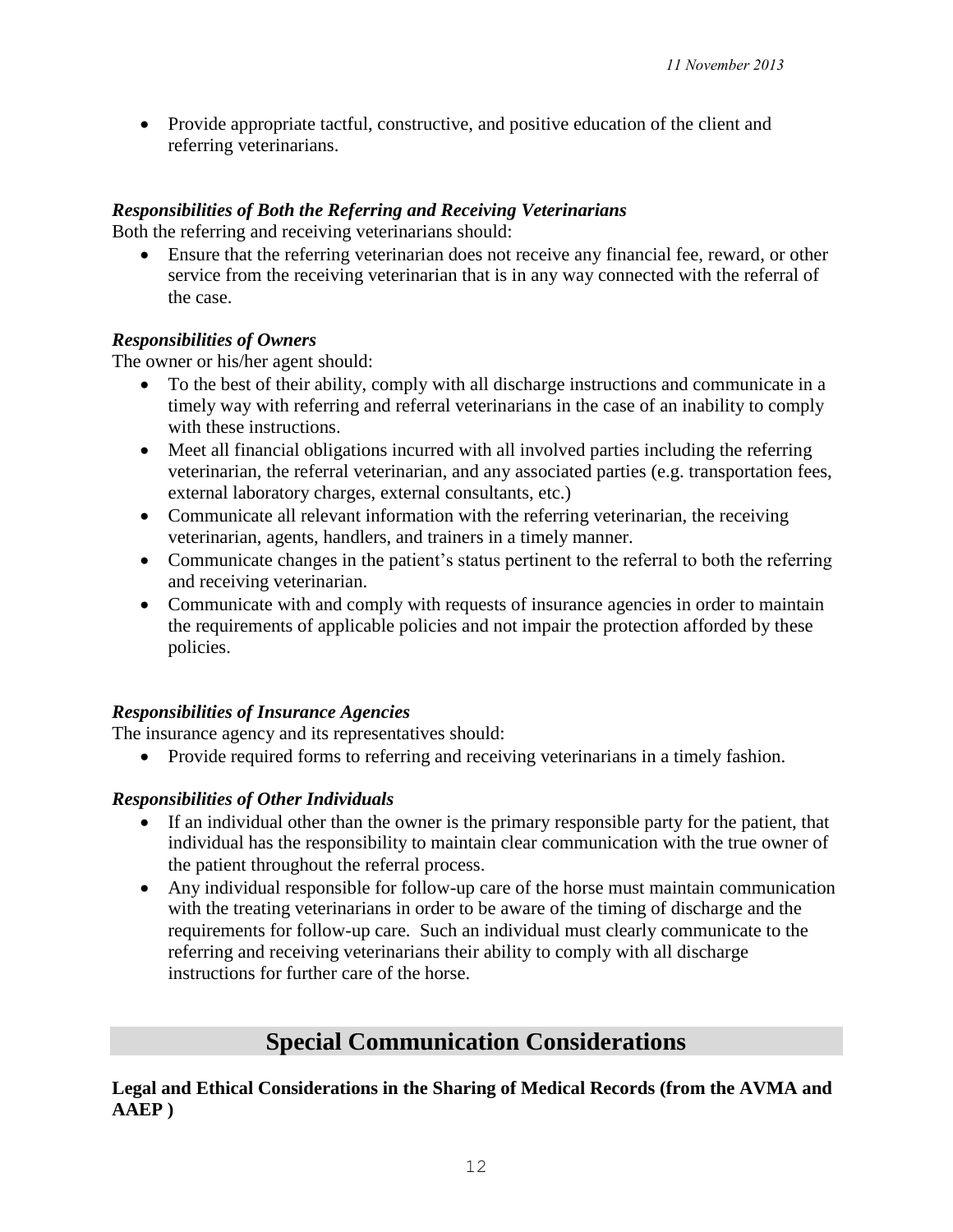- Veterinary medical records are an integral part of veterinary care. The records must comply with the standards established by state and federal law.
- Medical records are the property of the practice and the practice owner. The original records must be retained by the practice for the period required by statute.
- Ethically, the information within veterinary medical records is considered privileged and confidential. It must not be released except by court order or consent of the owner of the patient.
- Veterinarians are obligated to provide copies or summaries of medical records when requested by the client. Veterinarians should secure a written release to document that request.
- Without the express permission of the practice owner, it is unethical for a veterinarian to remove, copy, or use the medical records or any part of any record.

### **Communication Training**

Communication problems between clients, referring veterinarians and receiving veterinarians often occur at the level of house officers (interns and residents) at referral hospitals and new associates in referring practices. These problems affect the relationships between all concerned. The expectation that trainees and young professionals will either arrive with excellent client and veterinarian communications skills, or be able to develop good communication skills by observation alone, is unrealistic.

### *Responsibilities of referring veterinarians:*

- Understand that communication skills are not yet fully developed in trainees and young professionals.
- Engage trainees and young professionals in a manner that provides them with constructive feedback regarding their communication skills.
- Prepare clients for their probable interactions with trainees and young professionals in a manner that allows clients freedom to also provide trainees, young professionals, and their mentors with feedback regarding their communication skills.
- Provide training and periodic review of communication skills of young professionals.

### *Responsibilities of the receiving veterinarians:*

- Provide organized and thoughtful communication skills training early in the training period.
- Ensure that house officers are aware of the importance of good client and referring veterinarian communication skills in their ability to provide the best care to their patients.
- Provide periodic (at least yearly) review of communication training of house officers.
- Seek regular feedback from referring veterinarians and clients regarding the communication skills of the house officers.
- Set excellent examples of communication skills for house officers.
- Include communication skills in performance reviews of house officers.
- Ensure that clients are informed of the names of all veterinarians involved in the care of their horse.
- Be reasonably accessible for consultation with owners who, in order to clarify patient care status, desire to communicate with someone other than an intern or resident.

### *Responsibilities of owners and other interested individuals:*

- Recognize the importance of client communication training and practice for the professional development of veterinary interns and residents.
- Request clarification of any aspect of patient care or communication which is not clear.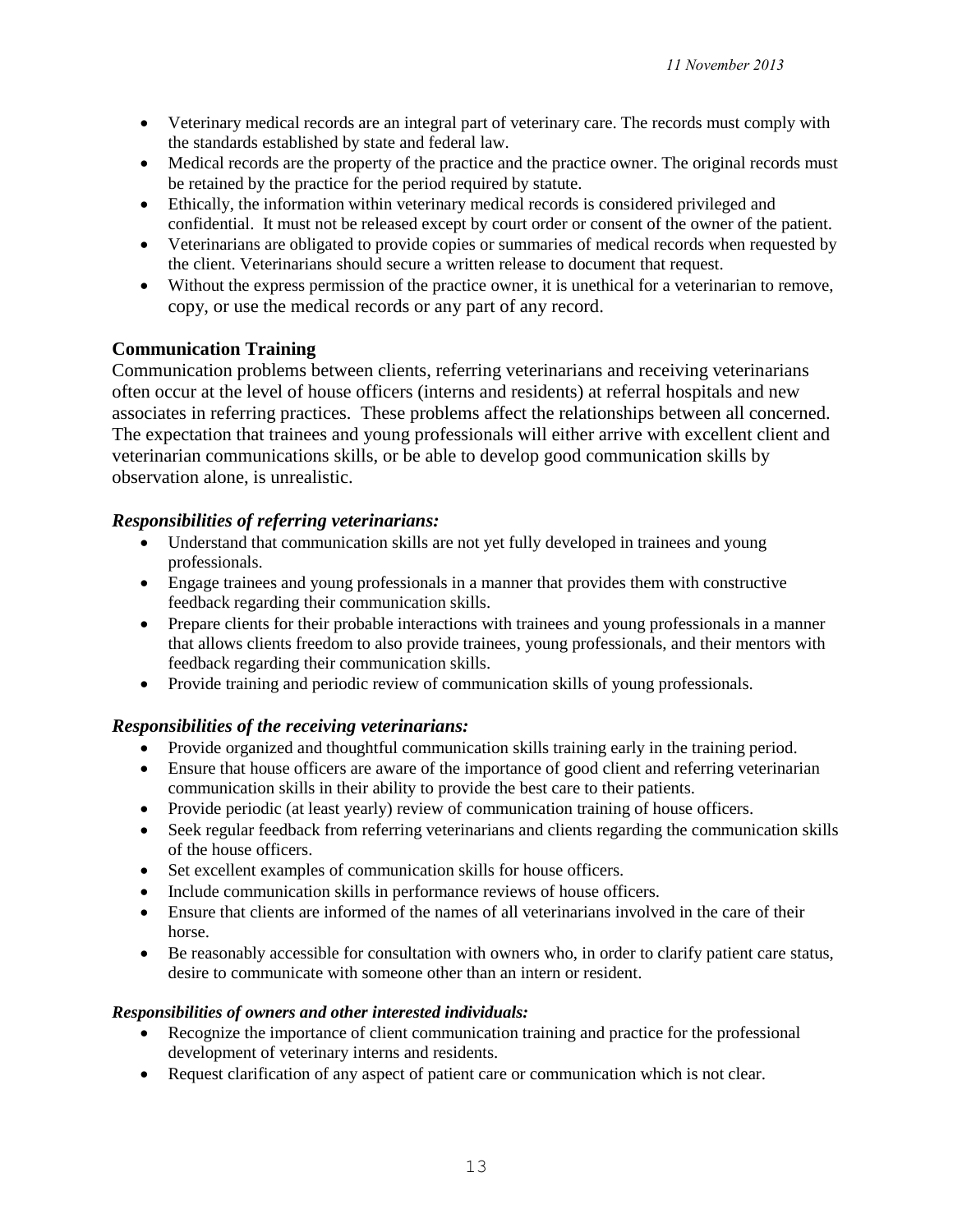- Request consultation with a senior clinician responsible for a horse's care as soon as a problem with communication or care is perceived that is not resolved by communication with the intern or resident.
- Understand that provision of optimal patient care in a veterinary practice often precludes the opportunity for senior clinicians to have frequent conversations with all owners and responsible parties on a frequent basis.

## **Conclusions**

For all equine patients, effective communication between referring and receiving veterinarians, clients, farm managers, trainers, and insurance agency representatives is essential to ensure optimal patient care. Despite the best efforts of all involved, there will be times when communication is less than optimal or when difficult information must be discussed. Referring and receiving veterinarians are encouraged to seek training to develop communication skills through any of a wide variety of excellent public and private resources. This type of training is especially beneficial for young professionals at the beginning of their veterinary career.

### **References**

- 1. Principles of Veterinary Medical Ethics of the AVMA. [https://www.avma.org/KB/Policies/Pages/Principles-of-Veterinary-Medical-Ethics-of-the-](https://www.avma.org/KB/Policies/Pages/Principles-of-Veterinary-Medical-Ethics-of-the-AVMA.aspx)[AVMA.aspx](https://www.avma.org/KB/Policies/Pages/Principles-of-Veterinary-Medical-Ethics-of-the-AVMA.aspx) Accessed on 2 July 2013.
- 2. American Animal Hospital Association. Referral Guidelines. <http://www.aahanet.org/PublicDocuments/AAHAReferralGuidelines.pdf>Accessed on 2 July 2013.
- 3. American Association of Equine Practitioners. Ethical and Professional Guidelines. [http://www.aaep.org/images/files/2012E&PGuidelines.pdf.](http://www.aaep.org/images/files/2012E&PGuidelines.pdf) Accessed on 2 July 2013.
- 4. American Board of Veterinary Specialties. http://www.avma.org/education/abvs/default.asp Accessed on 2 July 2013.
- 5. American Veterinary Medical Association (AVMA) Guidelines on the Identification of Board Certified Veterinarians. [https://www.avma.org/KB/Policies/Pages/AVMA-Guidelines-on-the-](https://www.avma.org/KB/Policies/Pages/AVMA-Guidelines-on-the-Identification-of-Board-Certified-Veterinarians.aspx)[Identification-of-Board-Certified-Veterinarians.aspx](https://www.avma.org/KB/Policies/Pages/AVMA-Guidelines-on-the-Identification-of-Board-Certified-Veterinarians.aspx). Accessed on 2 July 2013.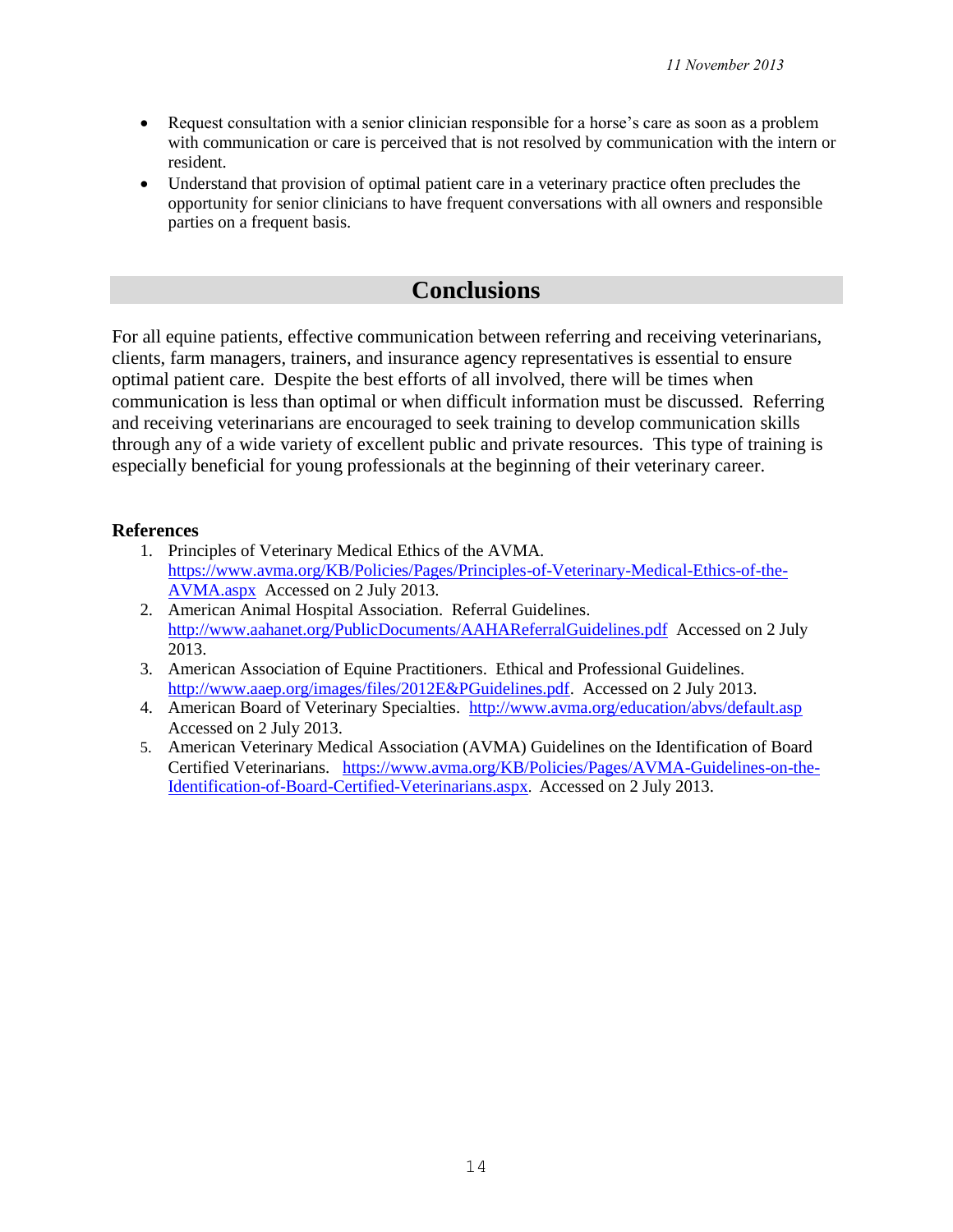#### 6.

| <b>Affiliation</b> | <b>Name</b>              |
|--------------------|--------------------------|
| <b>ACVIM</b>       | Debra Sellon (Task Force |
|                    | Chair)                   |
| <b>ACVIM</b>       | <b>Nathan Slovis</b>     |
| <b>ACT</b>         | Claire Card              |
| <b>ACT</b>         | Ben Espy                 |
| <b>ACVECC</b>      | Pam Wilkins              |
| <b>ACVECC</b>      | <b>Fairfield Bain</b>    |
| <b>ACVS</b>        | Eric Mueller             |
| <b>ACVS</b>        | <b>Rolf Embertson</b>    |
| <b>AAEP</b>        | <b>Reynolds Cowles</b>   |
| <b>AAEP</b>        | <b>Matt Brokken</b>      |
| <b>AAEP</b>        | Melinda Freckleton       |
| <b>AAEP</b>        | <b>Rich Forfa</b>        |

**Table 1.** Members of the Equine Referral Ethics Task Force.